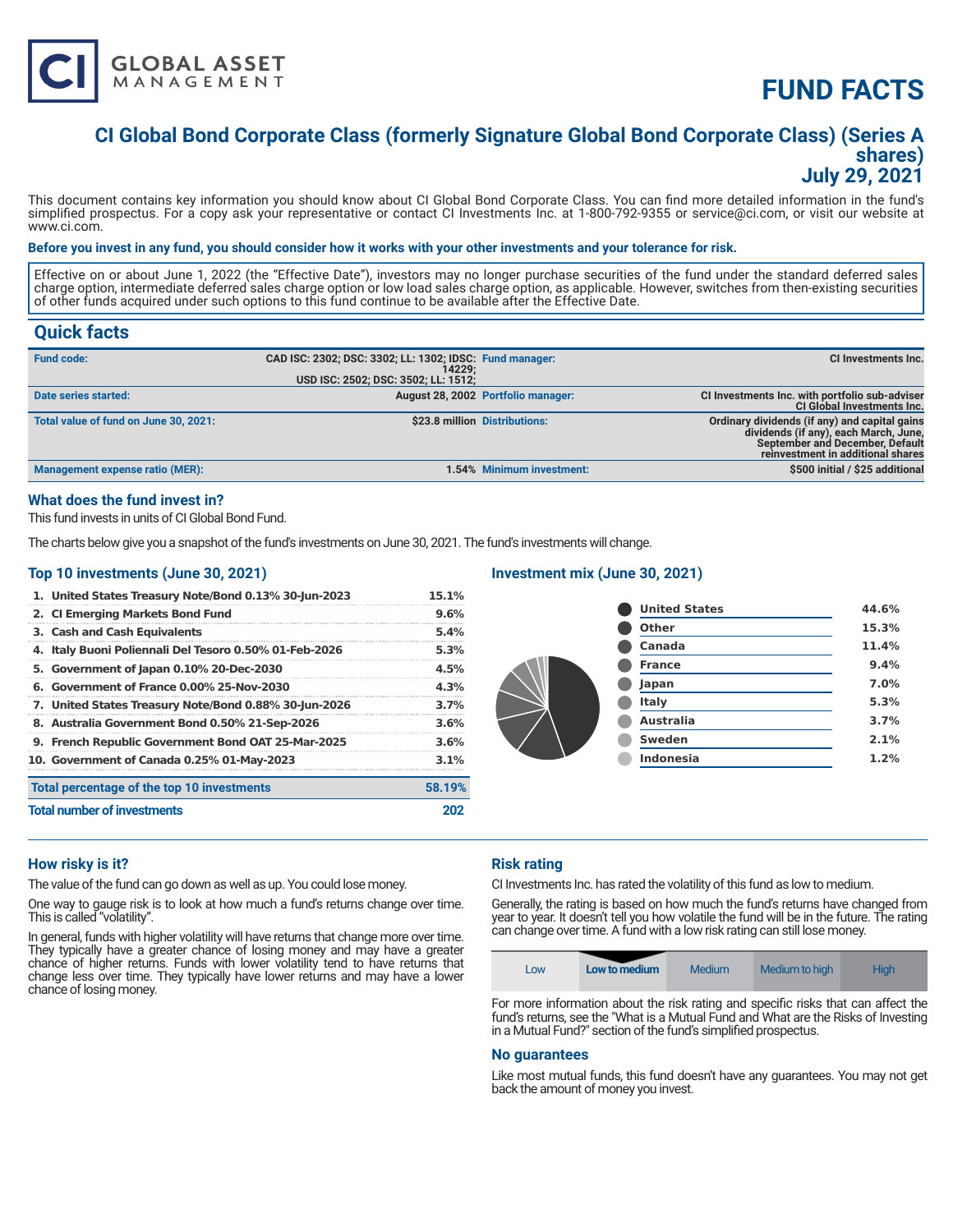# **CI Global Bond Corporate Class (formerly Signature Global Bond Corporate Class) (Series A shares)**

### **How has the fund performed?**

This section tells you how Series A securities of the fund have performed over the past 10 calendar years. Returns are after expenses have been deducted. These expenses reduce the fund's returns.

#### **Year-by-year returns**

This chart shows how Series A securities of the fund performed in each of the past 10 calendar years. This fund series dropped in value in 3 of the last 10 calendar years. The range of returns and change from year to year can help you assess how risky the fund has been in the past. It does not tell you how the fund will perform in the future.



#### **Best and worst 3-month returns**

This table shows the best and worst returns for Series A securities of the fund in a 3- month period over the past 10 calendar years. The best and worst 3-month returns could be higher or lower in the future. Consider how much of a loss you could afford to take in a short period of time.

|                    | <b>Return</b> | 3 months ending  | If you invested \$1,000 at the beginning of the period |
|--------------------|---------------|------------------|--------------------------------------------------------|
| <b>Best return</b> | 11.8%         | January 31, 2015 | Your investment would be \$1,118.                      |
| Worst return       | $-7.2%$       | January 31, 2017 | Your investment would be \$928.                        |

#### **Average return**

As at June 30, 2021, a person who invested \$1,000 in this series of units of the fund 10 years ago now has \$1,278. This works out to an annual compound return of 2.5%.

# **Who is this fund for?**

#### **This fund may be suitable for you if you:**

- want to receive income
- are investing for the medium term<br>• can telerate low to medium risk
- can tolerate low to medium risk

#### **A word about tax**

In general, you'll have to pay income tax on any money you make on a fund. How much you pay depends on the tax laws of where you live and whether you hold the fund in a registered plan, such as a Registered Retirement Savings Plan or a Tax-Free Savings Account.

Keep in mind that if you hold your fund in a non-registered account, fund distributions are included in your taxable income, whether you get them in cash or have them reinvested.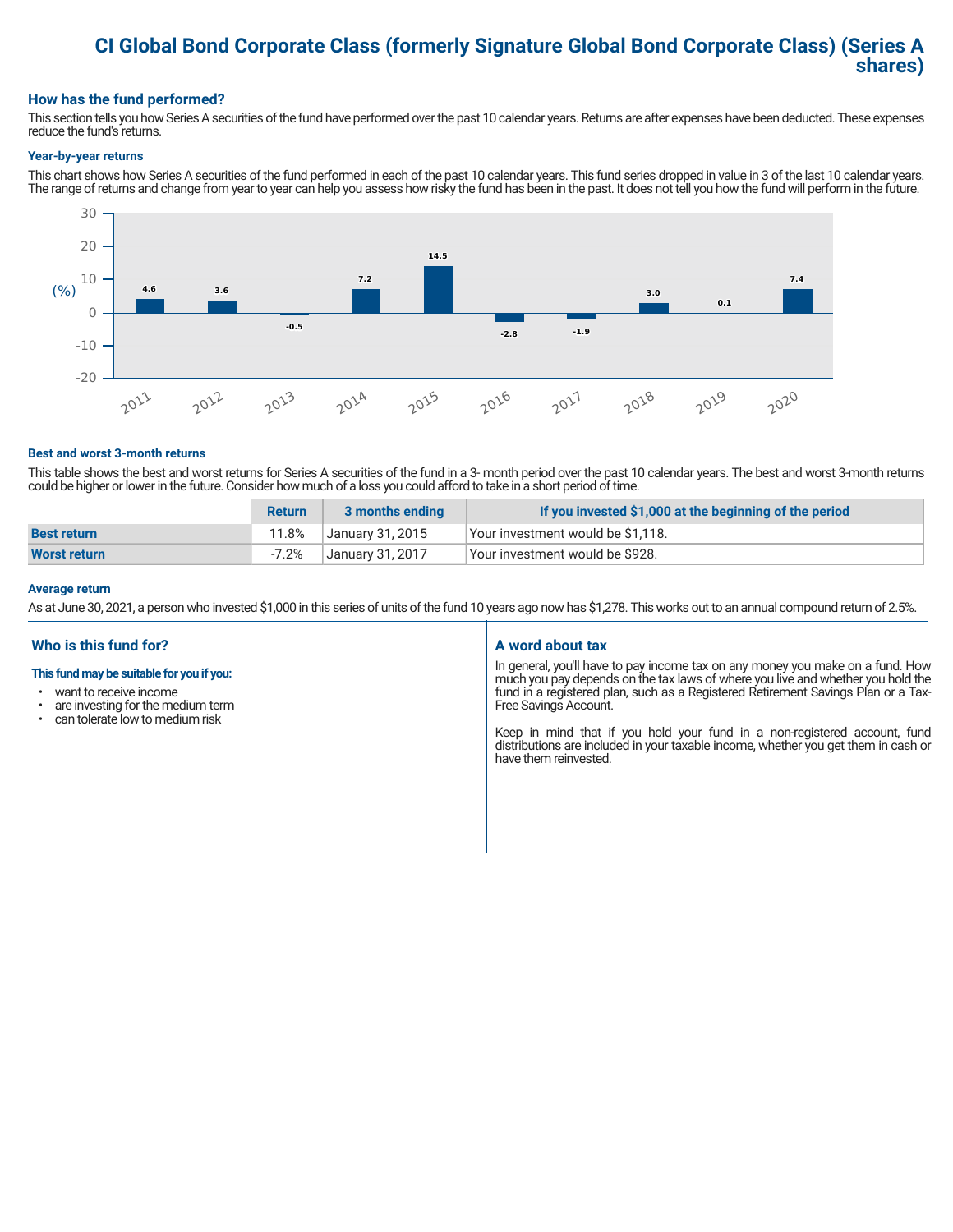# **CI Global Bond Corporate Class (formerly Signature Global Bond Corporate Class) (Series A shares)**

### **How much does it cost?**

The following tables show the fees and expenses you could pay to buy, own and sell Series A securities of the fund. The fees and expenses — including any commissions — can vary among series of a fund and among funds. Higher commissions can influence representatives to recommend one investment over another. Ask about other funds and investments that may be suitable for you at a lower cost.

#### **1. Sales charges**

You may have to choose a sales charge option when you buy Series A securities of the fund. Ask about pros and cons of each option.

| What you pay                           |                                                     | <b>How it works</b>                                                                                                                                                                                                                                                                   |
|----------------------------------------|-----------------------------------------------------|---------------------------------------------------------------------------------------------------------------------------------------------------------------------------------------------------------------------------------------------------------------------------------------|
| in percent (%)                         | in dollars<br>$(\$)$                                |                                                                                                                                                                                                                                                                                       |
| Initial sales charge                   |                                                     |                                                                                                                                                                                                                                                                                       |
| 0 to 5.0% of the amount you buy        | \$0 to<br>\$50.00 on<br>every<br>\$1,000 you<br>pay | You and your representative decide on the rate.<br>$\bullet$<br>The initial sales charge is deducted from the amount you buy. It goes to your representative's firm as a commission.                                                                                                  |
| <b>Standard deferred sales charges</b> |                                                     |                                                                                                                                                                                                                                                                                       |
| If you sell within:                    | \$0 to<br>\$55.00 on                                | The standard deferred sales charge is a set rate and is deducted from the amount you sell based on the initial cost and<br>number of those securities.                                                                                                                                |
| 1 year of buying                       | every<br>5.5%<br>\$1,000 of                         | When you buy the fund, we pay your representative's firm a commission of 5%. Any standard deferred sales charge you pay<br>when you sell the fund goes to us.                                                                                                                         |
| 2 years of buying                      | original<br>5.0%<br>cost you                        | You can sell up to 10% of your securities each year without paying a standard deferred sales charge subject to certain<br>restrictions ("10% free redemption right"). Your 10% free redemption right is reduced by the equivalent number of securities                                |
| 3 years of buying                      | sell<br>5.0%                                        | you would have received if you had reinvested any cash distributions you received during the calendar year. If you exercised<br>your 10% redemption right and redeem your securities before the standard deferred sales charge schedule has expired, your                             |
| 4 years of buying                      | 4.0%                                                | standard deferred sales charge on a full redemption would be the same as if you had not redeemed securities under your<br>10% free redemption right.                                                                                                                                  |
| 5 years of buying                      | 4.0%                                                | $\bullet$<br>If you hold the fund in a non-registered account, if applicable, you can ask to receive cash distributions which are not<br>subject to standard deferred sales charges.                                                                                                  |
| 6 years of buying                      | 3.0%                                                | You can switch between standard deferred sales charge funds at any time without paying this sales charge. The standard                                                                                                                                                                |
| 7 years of buying                      | 2.0%                                                | deferred sales charge schedule will be based on the date you bought securities of the first fund and the rates and duration<br>of such schedule shall continue to apply.                                                                                                              |
| After 7 years                          | 0.0%                                                | Your securities will be converted into the initial sales charge option after the expiry of the standard deferred sales charge<br>schedule if you qualify for CI Prestige (and if available for your securities) and such securities will participate in CI Prestige.                  |
|                                        |                                                     |                                                                                                                                                                                                                                                                                       |
| Intermediate deferred sales charges    |                                                     |                                                                                                                                                                                                                                                                                       |
| If you sell within:                    | \$0 to<br>\$55.00 on<br>every                       | The intermediate deferred sales charge is a set rate and is deducted from the amount you sell based on the initial cost and<br>number of those securities.<br>When you buy the fund, we pay your representative's firm a commission of 4%. Any intermediate deferred sales charge you |
| 1 year of buying                       | 5.5%<br>\$1,000 of<br>original                      | pay when you sell the fund goes to us.<br>You can sell up to 10% of your securities each year without paying an intermediate deferred sales charge subject to certain                                                                                                                 |
| 2 years of buying                      | 5.0%<br>cost you                                    | restrictions. Your 10% free redemption right is reduced by the equivalent number of securities you would have received if                                                                                                                                                             |
| 3 years of buying                      | sell<br>4.5%                                        | you had reinvested any cash distributions you received during the calendar year. If you exercised your 10% redemption right<br>and redeem your securities before the intermediate deferred sales charge schedule has expired, your intermediate deferred                              |
| 4 years of buying                      | 4.0%                                                | sales charge on a full redemption would be the same as if you had not redeemed securities under your 10% free redemption<br>riaht.                                                                                                                                                    |
| 5 years of buying                      | 3.5%                                                | If you hold the fund in a non-registered account, if applicable, you can ask to receive cash distributions which are not<br>subject to intermediate deferred sales charges.                                                                                                           |
| 6 years of buying                      | 3.0%                                                | You can switch between intermediate deferred sales charge funds at any time without paying this sales charge. The<br>intermediate deferred sales charge schedule will be based on the date you bought securities of the first fund and the rates                                      |
| 7 years of buying                      | 1.5%                                                | and duration of such schedule shall continue to apply.<br>Your securities will be converted into the initial sales charge option after the expiry of the intermediate deferred sales                                                                                                  |
| After 7 years                          | 0.0%                                                | charge schedule if you qualify for CI Prestige (and if available for your securities) and such securities will participate in CI                                                                                                                                                      |
|                                        |                                                     | Prestige.                                                                                                                                                                                                                                                                             |
| Low-load sales charges                 |                                                     |                                                                                                                                                                                                                                                                                       |
| If you sell within:                    | \$0 to<br>\$30.00 on                                | The low-load sales charge is a set rate and is deducted from the amount you sell based on the initial cost and number of<br>those securities.                                                                                                                                         |
| 1 year of buying                       | every<br>3.0%<br>\$1,000 of                         | When you buy the fund, we pay your representative's firm a commission of up to 2.5%. Any low-load sales charge you pay<br>when you sell the fund goes to us.                                                                                                                          |
| 2 years of buying                      | original<br>2.5%<br>cost you                        | If you hold the fund in a non-registered account, if applicable, you can ask to receive cash distributions which are not<br>$\bullet$<br>subject to low-load sales charges.                                                                                                           |
| 3 years of buying                      | sell<br>2.0%                                        | You can switch between low-load sales charge funds at any time without paying this sales charge. The low-load sales<br>charge schedule will be based on the date you bought securities of the first fund and the rates and duration of such                                           |
| After 3 years                          | 0.0%                                                | schedule shall continue to apply.<br>Your securities will be converted into the initial sales charge option after the expiry of the low-load sales charge schedule if                                                                                                                 |
|                                        |                                                     | you qualify for CI Prestige (and if available for your securities) and such securities will participate in CI Prestige.                                                                                                                                                               |